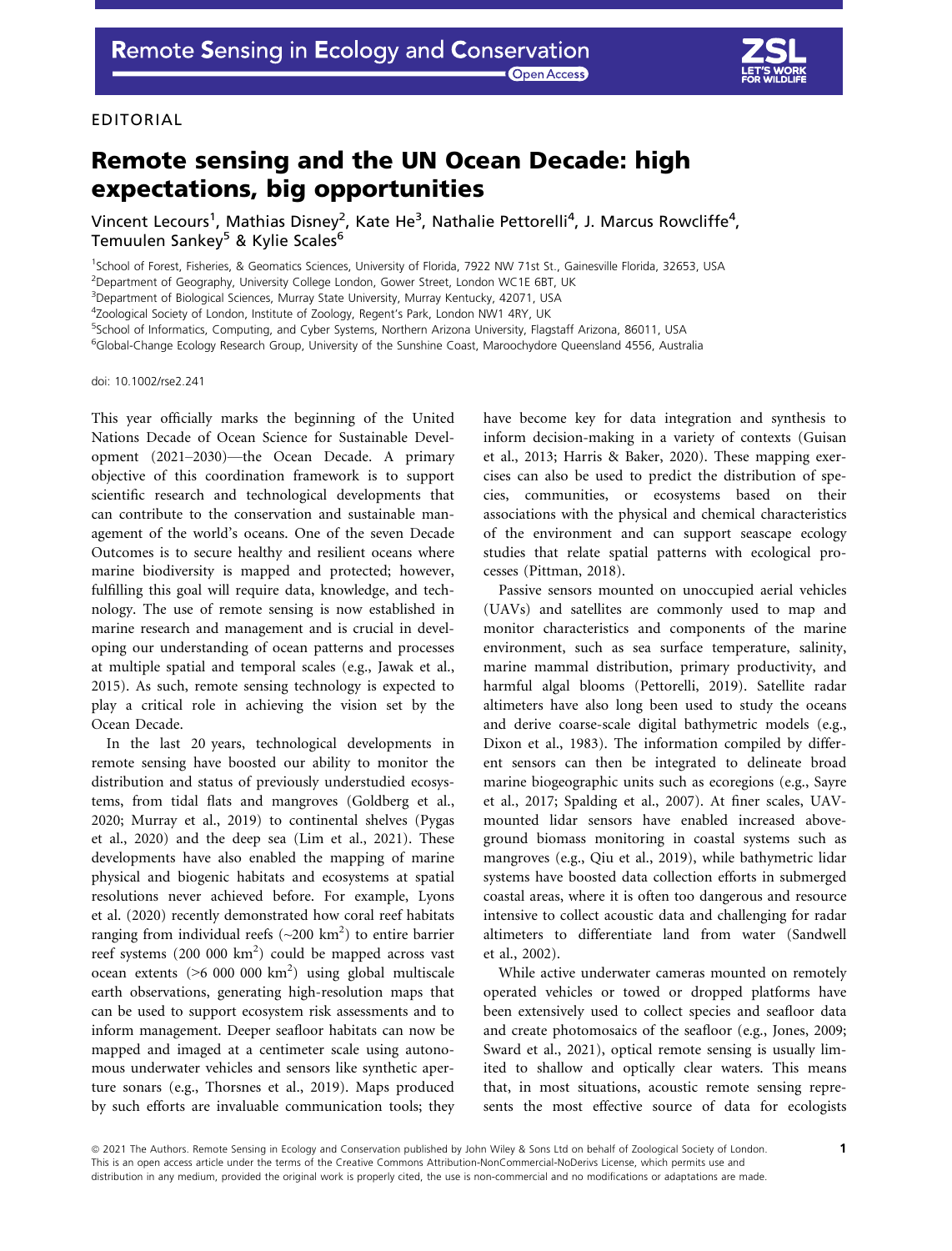interested in marine biodiversity. Acoustic remote sensing can be passive (i.e., using hydrophones to capture sounds in the environment) or active (i.e., using sonars that produce directional sound and listen for returns); both have their place in support of marine ecology and conservation. For example, multibeam echosounders enable the production of high-resolution digital bathymetric models, from which different terrain attributes (e.g., slope, rugosity) known to be direct or indirect surrogates of species distributions can be derived (Lecours et al., 2015, 2016; McArthur et al., 2010). Multibeam backscatter data and sidescan sonar imagery can also provide information about the distribution of sediment and seafloor habitat characteristics important to many species. Most often used in fisheries, singlebeam echosounders can provide critical information about what lives in the water column, while passive acoustic remote sensing can contribute species occurrence and distribution data and inform abundance and behavioral research (Stowell & Sueur, 2020).

There is no doubt that the UN Ocean Decade will provide exciting opportunities for the field of remote sensing and its applications to marine and coastal environments. Active acoustic remote sensing technologies have historically been associated with military uses and the field of hydrography rather than with the remote sensing community of practice; this has slowed the integration of data processing and analysis methods that have proven effective in the study of terrestrial environments. This gap offers new research opportunities that remain unexplored in marine environments. For example, because raw multibeam echosounder data are displayed as point clouds that share many characteristics with lidar point clouds, acoustic data processing workflows might benefit from

Table 1. A meta-analysis of original research articles published in Remote Sensing in Ecology and Conservation highlights an increase in coastal and marine studies and a strong reliance on optical remote sensing and, to a lesser extent, passive acoustics.

| References                    | <b>Topics</b>                                                                     | Remote sensing approaches                                                                                                      |
|-------------------------------|-----------------------------------------------------------------------------------|--------------------------------------------------------------------------------------------------------------------------------|
| Weishampel et al. (2016)      | Mapping of sea turtle nesting patterns in<br>Florida                              | Satellite-based visible and infrared sensors                                                                                   |
| Asner et al. (2017)           | Coral reef mapping                                                                | Satellite multispectral imagery                                                                                                |
| Lecours et al. (2017)         | Assessment of artifacts in marine habitat<br>maps and species distribution models | Multibeam echosounder bathymetric and backscatter<br>data                                                                      |
| Di lorio et al. (2018)        | Posidonia oceanica meadows monitoring                                             | Hydrophones (passive acoustic monitoring)                                                                                      |
| Ettritch et al. (2018)        | Coastal sand dunes monitoring                                                     | Archived satellite data and aerial photography                                                                                 |
| Nahirnick et al. (2019)       | Seagrass habitat mapping                                                          | UAV imagery                                                                                                                    |
| Rahman et al. (2019)          | Mangrove forests mapping                                                          | Satellite multispectral imagery and radar data                                                                                 |
| Wedding et al. (2019)         | Predictions of coral fish assemblages                                             | Satellite multispectral imagery and topo-bathymetric lidar data                                                                |
| LaRue et al. (2020)           | Coastal habitat mapping of Weddell seal                                           | Satellite multispectral imagery                                                                                                |
| Bolin et al. (2020)           | Entanglement of humpback whales in<br>coastal environments                        | Satellite-derived sea surface temperature                                                                                      |
| Roca and Van Opzeeland (2020) | Characterization of underwater acoustic<br>biodiversity                           | Acoustic recorders (passive acoustic monitoring)                                                                               |
| Schroeder et al. (2020)       | Nearshore kelp beds monitoring                                                    | Satellite multispectral imagery                                                                                                |
| Cubaynes et al. (2020)        | Measuring whale skin spectral reflectance                                         | Spectroradiometer                                                                                                              |
| Ridge et al. (2020)           | Intertidal oyster reefs mapping                                                   | UAV imagery                                                                                                                    |
| Lyons et al. (2020)           | Coral reef mapping                                                                | Satellite multispectral imagery, airborne hyperspectral sensor,<br>satellite-derived bathymetry, bathymetric data compilations |
| Soto et al. (2021)            | Estimating animal density in three<br>dimensions                                  | Theoretical passive acoustic detectors and cameras                                                                             |
| Ellis et al. (2021)           | Marine habitat mapping                                                            | UAV imagery                                                                                                                    |
| Aldous et al. (2021)          | Coastal wetland mapping                                                           | Satellite multispectral imagery and radar data, UAS imagery                                                                    |
| Fretwell and Trathan (2021)   | Coastal emperor penguins colony<br>mapping                                        | Satellite multispectral imagery                                                                                                |
| Ventura et al. (2021)         | Characterization of underwater worm<br>colonies                                   | Underwater multispectral sensor                                                                                                |
| Poursanidis et al. (2021)     | Marine habitat mapping                                                            | Satellite multispectral imagery, satellite-derived bathymetry,<br>underwater camera                                            |
| Sward et al. (2021)           | Producing density estimates for the long<br>spined urchin                         | Stereo video from a remotely operated vehicle, archived<br>multibeam bathymetric data                                          |

Articles are listed chronologically.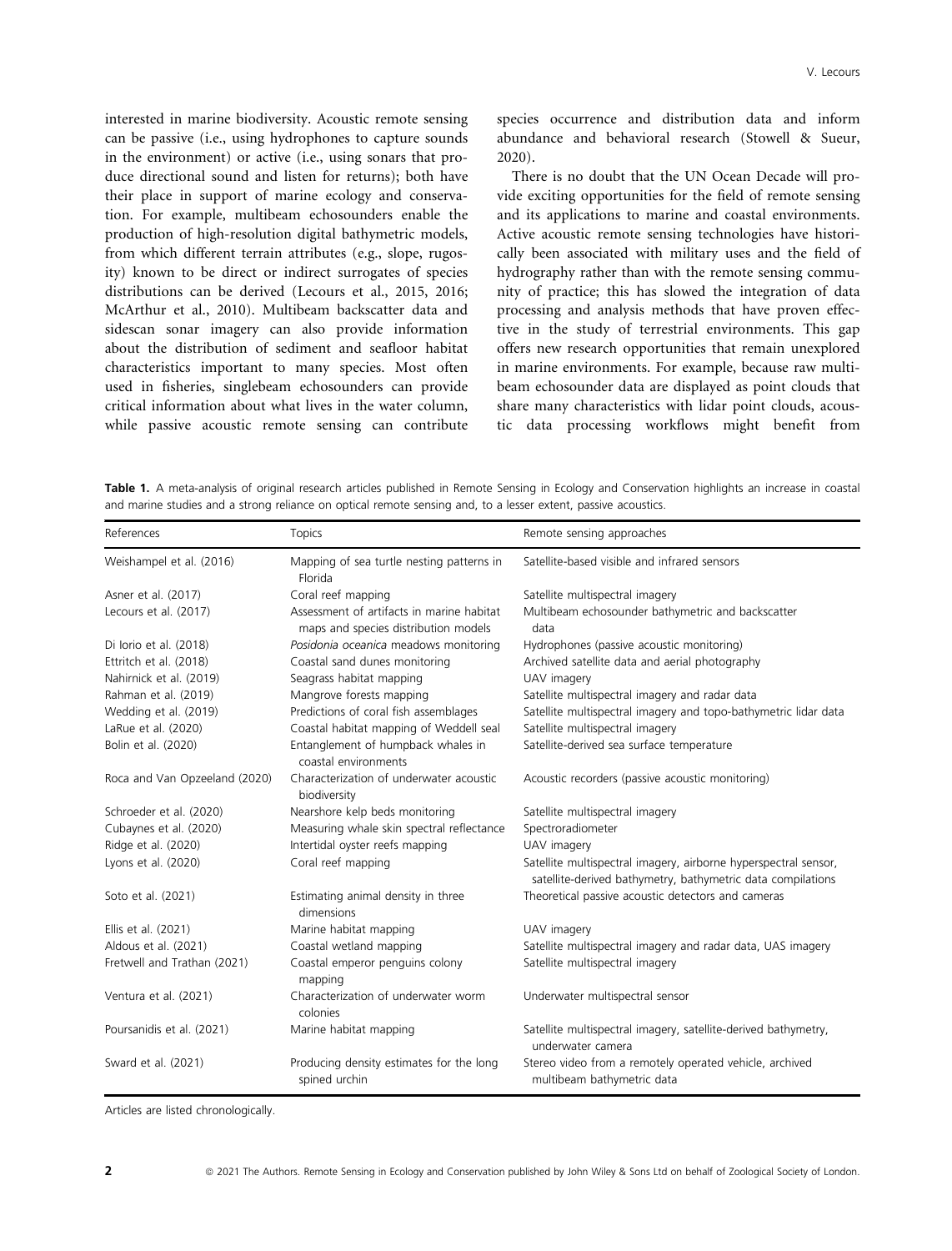algorithms developed for processing lidar data. The opposite is also true; the commonly used CUBE (Combined Uncertainty and Bathymetry Estimator) algorithm for the generation of digital bathymetric models and the combined storage of bathymetry and uncertainty layers within a single BAG (Bathymetric Attributed Grid) file format may benefit other types of remotely sensed data like lidarderived digital surface and terrain models. Data fusion techniques offer opportunities for the production of seamless digital surface models spanning the terrestrial and marine environments that combine both optical and acoustic remotely sensed data (e.g., Linklater et al., 2018). New developments in image processing tools, analytical methods like object-based image analysis, and artificial intelligence have the potential to enhance marine ecology and seascape ecology research (Pittman et al., 2021). New ways to study the marine environment, such as multibeam water column data (e.g., Schimel et al., 2020), multispectral acoustic systems (e.g., Brown et al., 2019), and satellite-derived bathymetry (Ashphaq et al., 2021), highlight the need for more research into how remote sensing can contribute to the understanding and conservation of the world's oceans.

The issues targeted by the Ocean Decade, such as climate change and unsustainable exploitation of marine resources, are global and, as such, will require collaborative efforts and data from around the world. However, both ocean science and remote sensing capacities are unevenly distributed. Mapping marine ecosystems and biodiversity in places or through organizations that cannot count on well-funded initiatives must rely on existing, publicly available datasets such as the GEBCO (General Bathymetric Chart of the Oceans) global bathymetric dataset, archived satellite imagery, or marine biodiversity datasets like those compiled on OBIS (Ocean Biodiversity Information System). This highlights the need for opensource multidisciplinary data in both remote sensing and the marine sciences that can be spatially integrated accurately; it also highlights the need for a common platform where information gathered by these communities can be shared and scientific agendas synchronized. Since its inception, the editorial board of Remote Sensing in Ecology and Conservation has welcomed contributions to coastal and marine ecology and conservation that rely on remote sensing (Pettorelli et al., 2015). In 2017, the editorial board made it a goal to increase their engagement with communities working in marine systems and acoustic remote sensing (Pettorelli et al., 2017). The number of published "original research" articles on coastal or marine environments has steadily increased every year since 2016, reaching 21% of all contributions in 2020 (Table 1). However, the use of active acoustic remote sensing is still underrepresented, with only one article published since the launch of our journal. With efforts like the Seabed 2030 Project, which aims to map the world's seafloor by 2030 and relies heavily on acoustic remote sensing technologies (Mayer et al., 2018), we expect the availability of seafloor data to increase and, with them, the opportunities to better understand the ecology of our seas and oceans. We thus want to reiterate our commitment to marine remote sensing developments and applications and hope that the increased opportunities will be reflected in the submissions to come.

## References

- Aldous, A., Schill, S., Raber, G., Paiz, M.-C., Mambela, E. & Stévart, T. (2021) Mapping complex coastal wetland mosaics in Gabon for informed ecosystem management: use of object-based classification. Remote Sensing in Ecology and Conservation, 7(1), 64–79.
- Ashphaq, M., Srivastava, P.K. & Mitra, D. (2021) Review of near-shore satellite derived bathymetry: classification and account of five decades of coastal bathymetry research. Journal of Ocean Engineering and Science, in press. [https://](https://doi.org/10.1016/j.joes.2021.02.006) [doi.org/10.1016/j.joes.2021.02.006.](https://doi.org/10.1016/j.joes.2021.02.006)
- Asner, G.P., Martin, R.E. & Mascaro, J. (2017) Coral reef assessment in the South China Sea using Planet Dove satellites. Remote Sensing in Ecology and Conservation, 3(2), 57–65.
- Bolin, J.A., Schoeman, D.S., Piza-Roca, C. & Scales, K.L. (2020) A current affair: entanglement of humpback whales in coastal shark-control nets. Remote Sensing in Ecology and Conservation, 6(2), 119–128.
- Brown, C.J., Beaudoin, J., Brissette, M. & Gazzola, V. (2019) Multispectral multibeam echo sounder backscatter as a tool for improved seafloor characterization. Geosciences, 9(126), 1–19.
- Cubaynes, H.C., Rees, W.G., Jackson, J.A., Moore, M., Sformo, T.L., McLellan, W.A. et al. (2020) Spectral reflectance of whale skin above the sea surface: a proposed measurement protocol. Remote Sensing in Ecology and Conservation, 6(3), 411–423.
- Di Iorio, L., Raick, X., Parmentier, E., Boissery, P., Valentini-Poirier, C.-A. & Gervaise, C. (2018) 'Posidonia meadows calling': a ubiquitous fish sound with monitoring potential. Remote Sensing in Ecology and Conservation, 4(3), 248–263.
- Dixon, T.H., Naraghi, M., McNutt, M.K. & Smith, S.M. (1983) Bathymetric prediction from SEASAT altimeter data. Journal of Geophysical Research, 88, 1563–1571.
- Ellis, S.L., Taylor, M.L., Schiele, M. & Letessier, T.B. (2021) Influence of altitude on tropical marine habitat classification using imagery from fixed-wing, water-landing UAVs. Remote Sensing in Ecology and Conservation, 7(1), 50–63.
- Ettritch, G., Bunting, P., Jones, G. & Hardy, A. (2018) Monitoring the coastal zone using earth observation: application of linear spectral unmixing to coastal dune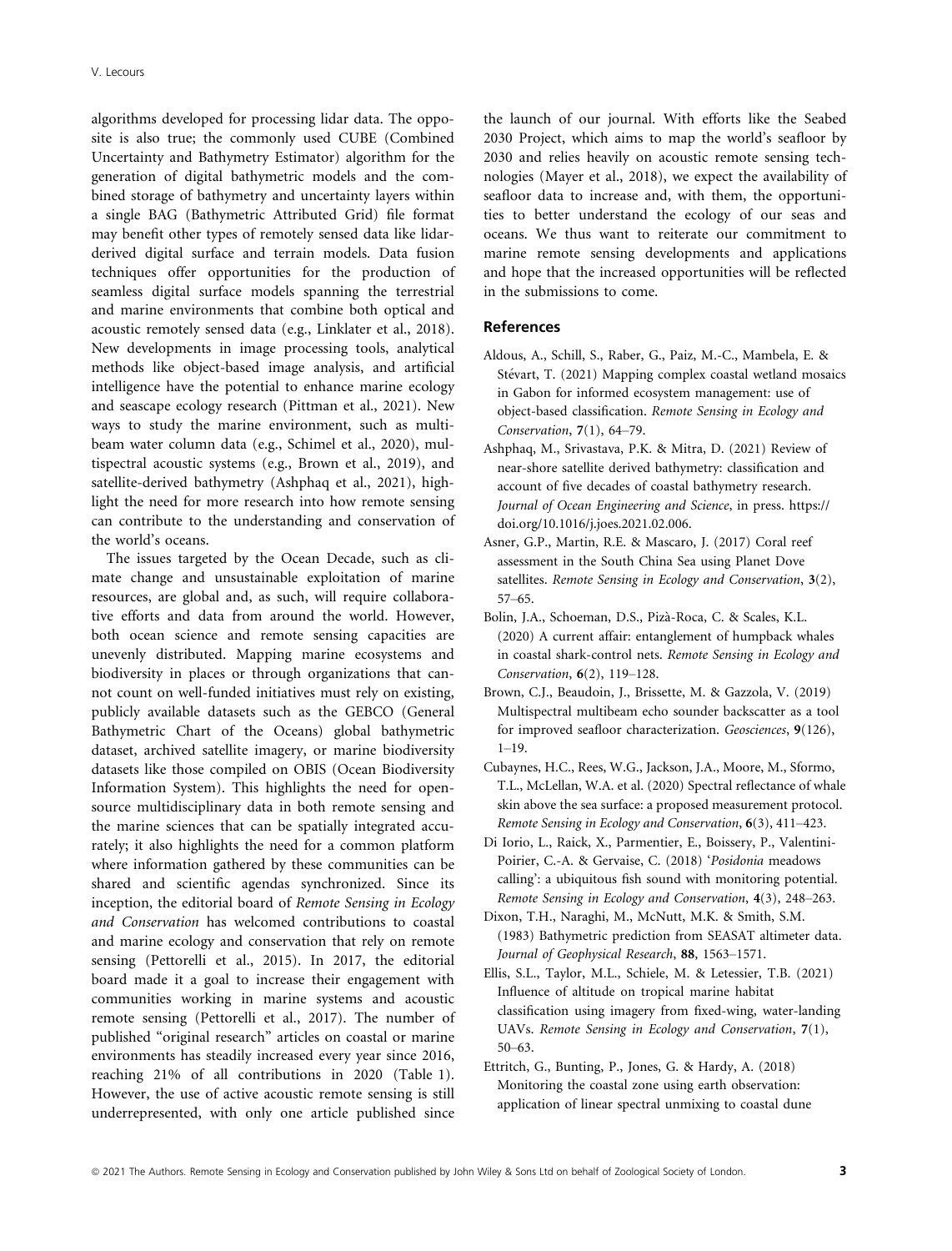systems in Wales. Remote Sensing in Ecology and Conservation, 4(4), 303–319.

Fretwell, P.T. & Trathan, P.N. (2021) Discovery of new colonies by Sentinel2 reveals good and bad news for emperor penguins. Remote Sensing in Ecology and Conservation, 7(2), 139–153.

Goldberg, L., Lagomasino, D., Thomas, N. & Fatoyinbo, T. (2020) Global declines in human-driven mangrove loss. Global Change Biology, 26(10), 5844–5855.

Guisan, A., Tingley, R., Baumgartner, J.B., Naujokaitis-Lewis, I., Sutcliffe, P.R., Tulloch, A.I.T. et al. (2013) Predicting species distributions for conservation decisions. Ecology Letters, 16, 1424–1435.

Harris, P.T. & Baker, E. (2020) Seafloor geomorphology as benthic habitat: GeoHab atlas of seafloor geomorphic features and benthic habitats. Amsterdam, The Netherlands: Elsevier, p. 1076.

Jawak, S.D., Somashekhar, S.V. & Luis, A.J. (2015) A synoptic review on deriving bathymetry information using remote sensing technologies: models, methods, and comparisons. Advances in Remote Sensing, 4(2), 147–162.

Jones, D.O.B. (2009) Using existing industrial remotely operated vehicles for deep-sea science. Zoologica Scripta, 38  $(s1), 41-47.$ 

LaRue, M.A., Ainley, D.G., Pennycook, J., Stamatiou, K., Salas, L., Nur, N. et al. (2020) Engaging 'the crowd' in remote sensing to learn about habitat affinity of the Weddell seal in Antarctica. Remote Sensing in Ecology and Conservation, 6  $(1), 70-78.$ 

Lecours, V., Devillers, R., Edinger, E.N., Brown, C.J. & Lucieer, V.L. (2017) Influence of artefacts in marine digital terrain models on habitat maps and species distribution models: a multiscale assessment. Remote Sensing in Ecology and Conservation, 3(4), 232–246.

Lecours, V., Devillers, R., Schneider, D.C., Lucieer, V.L., Brown, C.J. & Edinger, E.N. (2015) Spatial scale and geographic context in benthic habitat mapping: review and future directions. Marine Ecology Progress Series, 535, 259– 284.

Lecours, V., Dolan, M.F.J., Micallef, A. & Lucieer, V.L. (2016) A review of marine geomorphometry, the quantitative study of the seafloor. Hydrology and Earth System Sciences, 20, 3207–3244.

Lim, A., Wheeler, A.J. & Conti, L. (2021) Cold-water coral habitat mapping: trends and developments in acquisition and processing methods. Geosciences, 11(9), 1–20.

Linklater, M., Hamylton, S.M., Brooke, B.P., Nichol, S.L., Jordan, A.R. & Woodroffe, C.D. (2018) Development of a seamless, high-resolution bathymetric model to compare reef morphology around the subtropical island shelves of Lord Howe Island and Balls Pyramid, Southwest Pacific Ocean. Geosciences, 8(11), 1-25.

Lyons, M.B., Roelfsema, C.M., Kennedy, E.V., Kovacs, E.M., Borrego-Acevedo, R., Markey, K. et al. (2020) Mapping the world's coral reefs using a global multiscale earth observation framework. Remote Sensing in Ecology and Conservation, 6(4), 557–568.

Mayer, L., Jakobsson, M., Allen, G., Dorschel, B., Falconer, R., Ferrini, V. et al. (2018) The Nippon Foundation – GEBCO Seabed 2030 Project: the quest to see the world's oceans completely mapped by 2030. Geosciences, 8(2), 63.

McArthur, M.A., Brooke, B.P., Przeslawski, R., Ryan, D.A., Lucieer, V.L., Nichol, S. et al. (2010) On the use of abiotic surrogates to describe marine benthic biodiversity. Estuarine, Coastal and Shelf Science, 88(1), 21–32.

Murray, N.J., Phinn, S.R., DeWitt, M., Ferrari, R., Johnston, R., Lyons, M.B. et al. (2019) The global distribution and trajectory of tidal flats. Nature, 565, 222–225.

Nahirnick, N.K., Reshitnyk, L., Campbell, M., Hessing-Lewis, M., Costa, M., Yakimishyn, J. et al. (2019) Mapping with confidence; delineating seagrass habitats using Unoccupied Aerial Systems (UAS). Remote Sensing in Ecology and Conservation, 5(2), 121–135.

Pettorelli, N. (2019) Satellite remote sensing and the management of natural resources. Oxford: Oxford University Press.

Pettorelli, N., Nagendra, H., Rocchini, D., Rowcliffe, M., Williams, R., Ahumada, J. et al. (2017) Remote Sensing in Ecology and Conservation: three years on. Remote Sensing in Ecology and Conservation, 3(2), 53–56.

Pettorelli, N., Nagendra, H., Williams, R., Rocchini, D. & Fleishman, E. (2015) A new platform to support research at the interface of remote sensing, ecology and conservation. Remote Sensing in Ecology and Conservation, 1, 1–3.

Pittman, S.J. (2018) Seascape ecology. Hoboken, NJ: Wiley & Sons.

Pittman, S.J., Yates, K.L., Bouchet, P.J., Alvarez-Berastegui, D., Andréfouët, S., Bell, S.S., et al. (2021) Seascape ecology: identifying research priorities for an emerging ocean sustainability science. Marine Ecology Progress Series, 663, 1–29.

Poursanidis, D., Traganos, D., Teixeira, L., Shapiro, A. & Muaves, L. (2021) Cloud-native seascape mapping of Mozambique's Quirimbas National Park with Sentinel-2. Remote Sensing in Ecology and Conservation, 7(2), 275–291.

Pygas, D.R., Ferrari, R. & Figueira, W.F. (2020) Review and meta-analysis of the importance of remotely sensed habitat structural complexity in marine ecology. Estuarine, Coastal and Shelf Science, 235(106468), 1–16.

Qiu, P., Wang, D., Zou, X., Yang, X., Xie, G., Xu, S. et al. (2019) Finer resolution estimation and mapping of mangrove biomass using UAV LiDAR and WorldView-2 data. Forests, 10(10), 871.

Rahman, M.M., Lagomasino, D., Lee, S., Fatoyinbo, T., Ahmed, I. & Kanzaki, M. (2019) Improved assessment of mangrove forests in Sundarbans East Wildlife Sanctuary using WorldView 2 and TanDEM-X high resolution